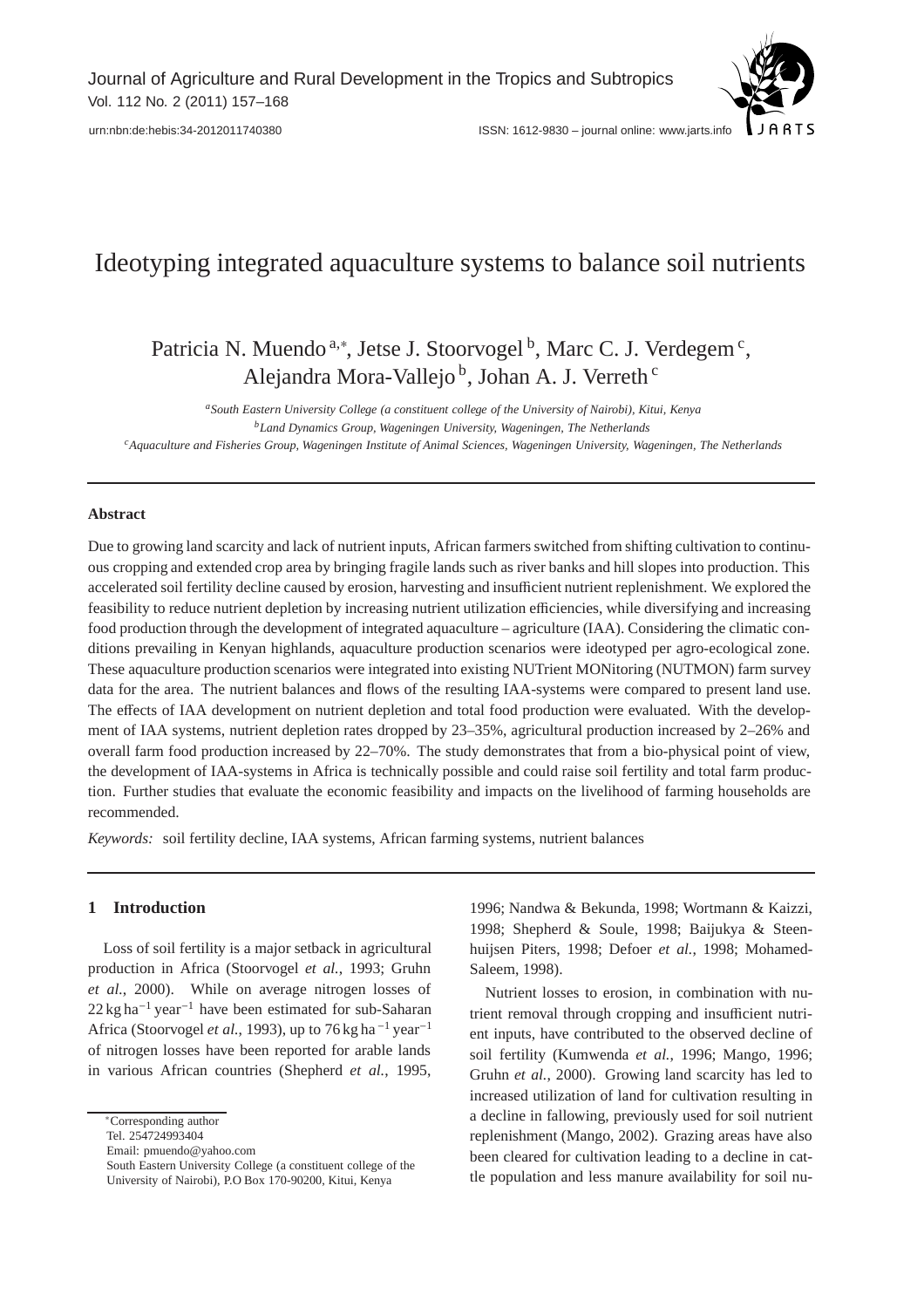trient replenishment. Nutrient replenishment through application of inorganic fertilizers is constrained by high costs that make them unaffordable to most farmers (FAO, 1995; Nandwa & Bekunda, 1998; Gruhn *et al.*, 2000). With the land shortage and lack of nutrient inputs, farmers intensify crop production through reliance on continuous cropping and other inappropriate land use practices, such as cultivation on river banks and hill slopes, which increase susceptibility of the land to erosion (Thomas, 1988).

To reduce the ongoing nutrient depletion, research focus is shifting towards technologies that allow for more efficient recycling of available organic nutrient resources, and that result in conservation of existing soil nutrient resources, e.g., interception of erosion and leaching (Smaling & Janssen, 1993; Buresh *et al.*, 1997). Crop residues and other farm residues should be recycled on farm (Reijntjes *et al.*, 1992; Nandwa & Bekunda, 1998). Unfortunately, re-utilization of farm residues is constrained by a temporal mismatch between availability and application (Prein, 2002). Available residues can be stored through composting for later use. However, in the process of composting, high nutrient losses occur through gaseous losses (Karlsson & Jeppson, 1995; Eghball *et al.*, 1997) and nutrient leaching (Petersen *et al.*, 1998; Sommer, 2001). Nitrogen losses of 5–77% during composting have been reported (Martins & Dewes, 1992; Eghball *et al.*, 1997; Petersen *et al.*, 1998; Thomsen, 2000). Diversification of African farming systems and incorporation of additional farm activities may have a potential for higher efficiencies in nutrient recycling (Stoorvogel & Smaling, 1990; Buresh *et al.*, 1997).

In Asia, such diversification of farming systems have been practiced in integrated fish – livestock – crop systems. Crop, vegetable wastes, and livestock droppings are used as fish pond inputs and when silt gradually reduces the pond depth, it is removed and thrown on the surrounding dikes. Vegetables, crops, and fruits are successfully planted on these dikes. Nutrient dynamics and sustainability of such integrated systems are yet to be studied in more depth, but increased profits from fish, animal and crop production, due to reduced costs of feeds and chemical fertilizers, have been reported (Little & Muir, 1987; Prein, 2002).

In Africa, ponds are still a rare component of local farming systems. Development of integrated aquaculture-agriculture (IAA) systems in African farming could reduce the on-going nutrient depletion. If ponds are located in low lying areas of the farm, they

can trap run-off water and sediments rich in nutrients and utilize crop and animal residues year-round. Pond sediments can subsequently be used at any time as an on-farm crop fertilizer and improve on-farm nutrient retention and utilization efficiencies. They would not only serve to combat nutrient depletion, but would also improve household nutrition and income by adding a new protein source to the diet which in addition is a potential cash crop.

This paper explores the feasibility of integrating fish ponds in African farming systems. Based on existing farm survey data sets available from extensive NUTrient MONitoring (NUTMON) studies in Africa (De Jager *et al.*, 1998; van den Bosch *et al.*, 1998b), and using Kenyan highlands as a case study, an aquaculture component (fish pond) was ideotyped within existing farming systems. Nutrient balances of the resultant ideotype IAA systems were calculated and in comparison with those of the existing farming systems, the effects of fish ponds integration on nutrient depletion and food production were evaluated and quantified. The study focused on nitrogen because it is the major critical element limiting productivity in both aquatic and terrestrial environments in Africa (Vitousek *et al.*, 1997; Shepherd & Soule, 1998), and is closely linked with the overall soil condition, including organic matter content (Sekhon & Meelu, 1994).

# **2 Materials and methods**

## *2.1 Study area*

In 1997, a NUTMON study was carried out in Embu district in the Eastern Province of Kenya (00° 8' Southern latitude and 00° 50' and 37° 3' and 37° 9' Eastern longitude) (van den Bosch *et al.*, 1998b). The district rises from about 515 m above sea level at the River Tana Basin in the east to 4,570 m on the top of Mt. Kenya in the North-West. It is characterised by hills and valleys to the northern and eastern parts and steep slopes at the foot of Mt. Kenya. Variations in altitude, rainfall and temperature between highlands and lowlands, coupled with differences in geology, result in varying agricultural potential. Average rainfall increases with altitude from 640 mm to 2000 mm per year. The upper highland areas are cool, wet and steep and forestry is the main land use while in the lower highlands, coffee and tea are grown. In the low lying areas, cash crops such as cotton and tobacco and food crops such as maize and millet are grown and livestock is kept. The district shows the typical agro-ecological profile of the windward side of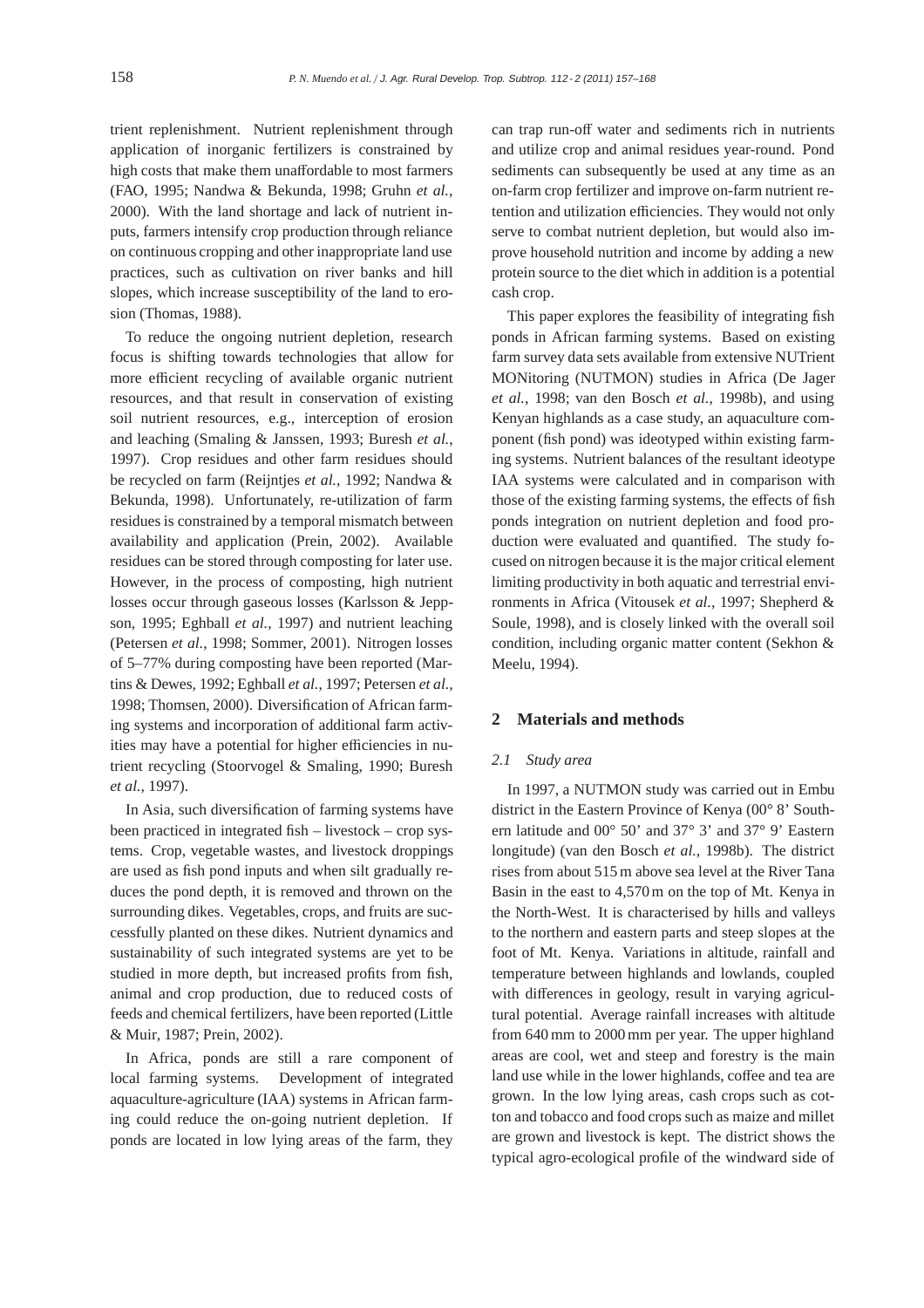| Characteristic                  | Agro-ecological zones |                |                   |                  |          |  |  |  |  |  |
|---------------------------------|-----------------------|----------------|-------------------|------------------|----------|--|--|--|--|--|
|                                 | AEZ 1                 | AEZ2           | $A$ <i>EZ</i> $3$ | AEZ4             | AEZ 5    |  |  |  |  |  |
| Altitude (m.a.s.l.)             | 1770                  | 1590           | 1320              | 980              | 830      |  |  |  |  |  |
| Annual mean temp. $(^{\circ}C)$ | 16.8                  | 18.2           | 20.2              | 21.4             | 22.6     |  |  |  |  |  |
| Annual average rainfall (mm)    | 1750                  | 1400           | 1200              | 900              | 800      |  |  |  |  |  |
| Main soil types                 | Andosol/Nitosol       | <b>Nitosol</b> | <b>Nitosol</b>    | Nitosol/Combisol | Arenosol |  |  |  |  |  |

**Table 1:** *Characteristics of the 5 agro-ecological zones (AEZ)*

Mt. Kenya. Five agro-ecological zones were identified in previous studies (FURP, 1987) and the present study covers those five zones (Table 1).

# *2.2 NUTMON*

The NUTMON toolbox was developed as a monitoring tool for soil nutrient balances. The toolbox (van den Bosch *et al.*, 1998a) allows for monitoring actual nutrient flows on the farm and to calculate soil nutrient balances. The balances are based on an accounting exercise in which the net balance equals the sum of the nutrient inputs minus the sum of the outputs. Table 2 provides an overview of the various inputs and outputs considered.

| Nutrient inputs                      | Nutrient outputs |                               |  |  |  |  |  |
|--------------------------------------|------------------|-------------------------------|--|--|--|--|--|
| IN 1 Mineral fertilizer              |                  | OUT 1 Crop product            |  |  |  |  |  |
| IN 2 Organic fertilizer <sup>*</sup> |                  | OUT 2 Crop residues $\dagger$ |  |  |  |  |  |
| IN 3 Atmospheric deposition          |                  | OUT 3 Leaching                |  |  |  |  |  |
| IN 4 Nitrogen fixation               |                  | OUT 4 Denitrification         |  |  |  |  |  |
| IN 5 Sedimentation                   |                  | OUT 5 Erosion                 |  |  |  |  |  |

∗ including feeds, organic fertilizer, external grazing, and imported food

† including crop residues but also manure from the SPU and grass through grazing

The farming system is subdivided into a number of compartments including:

- a. the primary production units (PPU's) which include fields with crops or grassland,
- b. the secondary production units (SPU's) which include the animals on the farm,
- c. the household (HH) defined as the actual household with all the people that spend a significant amount of time on the farm,
- d. the redistribution units (RU) which are locations within the farm where nutrients are collected or accumulated and from where nutrients are redistributed over the farm (including e.g., garbage heaps and stables),
- e. the stock which allows for temporary storage of e.g., crop products and fertilizer on the farm.

During monitoring the various management-related nutrient flows were recorded. This includes IN 1, IN 2, OUT 1, and OUT 2 as indicated in Table 2. Other flows are not recorded and will have to be estimated in a later stage using simple transfer functions or models. The NUTMON-toolbox makes calculations for the various compartments and the sum of the various compartments yields the farm balance.

#### *2.3 NUTMON data, Embu district, Kenya*

The NUTMON study monitored 15 farms in Embu province during a two year survey. Each of the five agroecological zones (AEZ) included three farms of which one single farm with a representative cropping pattern and management was selected.

On a typical farm up to 14 different PPU's and five different SPU's were observed. For this explorative exercise the various PPU's were aggregated into a single overarching PPU. Similarly, the SPU's and RU's were aggregated. Given the long term evaluation, in this manuscript we assumed the stock and the HH to be constant. They were therefore excluded from the analysis. As a result, the farming systems were described by three compartments, the PPU, SPU and RU.

## *2.4 Data analysis*

The NUTMON-toolbox has proven to be a valuable tool to evaluate farming systems under all kind of agroecological conditions. It allows people to determine where major losses of nutrients take place and get a better understanding of the farming system. However, the system does not include the required feedbacks that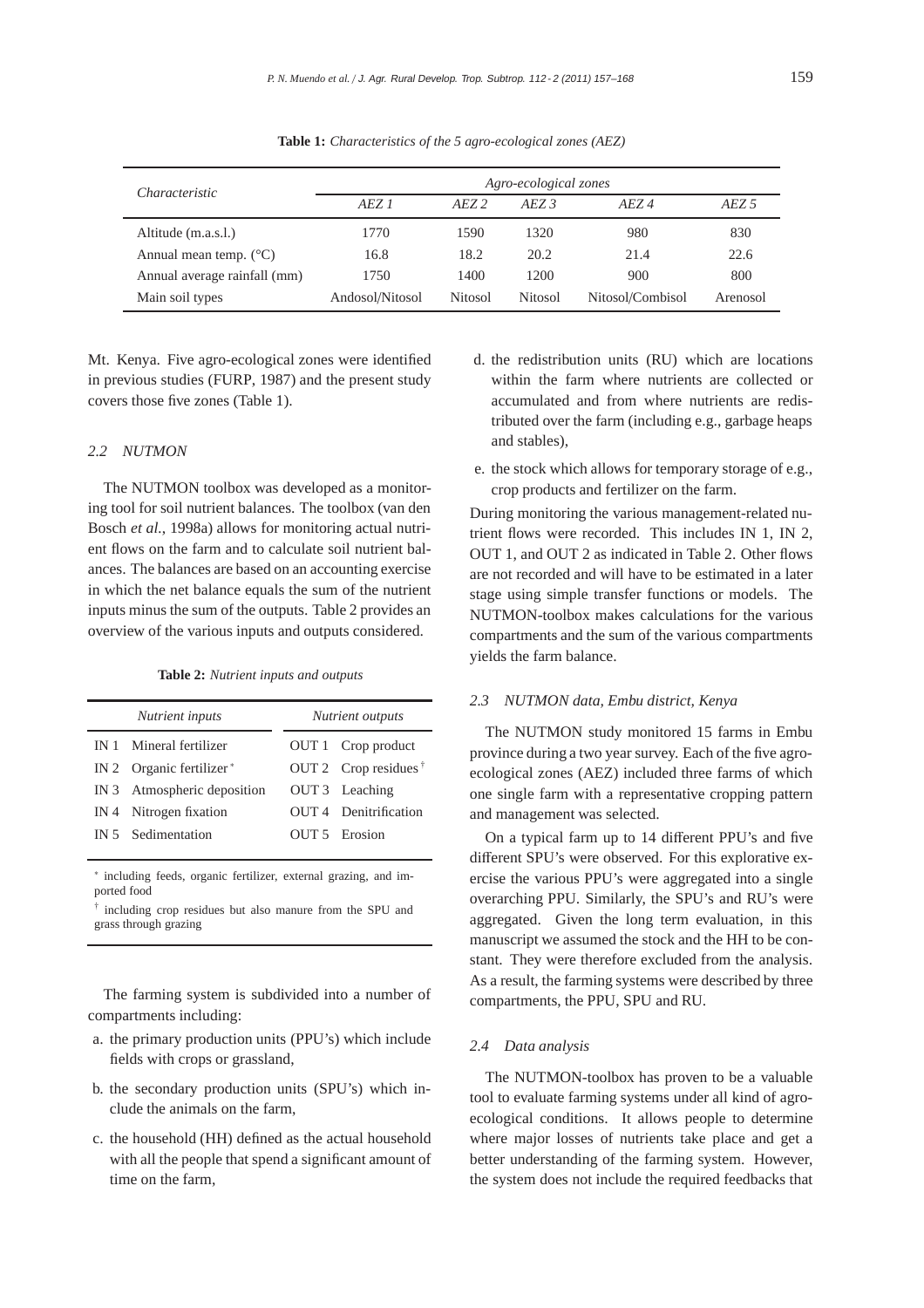would allow for an evaluation of alternative interventions. As such, the existing NUTMON methodology does not serve the purposes of this manuscript to ideotype a farming system comprising a fish pond. To do so, feedbacks necessary to dynamically model the farming system were incorporated in NUTMON. Here, we report on the various adaptations that were made to the standard NUTMON methodology (De Jager *et al.*, 1998; van den Bosch *et al.*, 1998a).

For the aggregated PPU we derived a number of basic properties: the current productivity, the harvest index, average nitrogen concentration of inputs and outputs, and the level of inputs. Crop growth simulation is often described as the exponential relationship between nutrient availability (*Navail*) and nutrient uptake (*Nuptake*). Nitrogen availability was calculated on the basis of soil nitrogen contents, bulk density, and estimated mineralization rates plus nitrogen supplied through the various inputs. Subsequently, we defined the following exponential model:

$$
N_{uptake} = c_0 + c_1 e^{-c_2 N_{avail}}
$$

The three constants were estimated using the observed nitrogen uptake in the system and an assumed 50 % nitrogen use efficiency for the current systems which corresponds to the results of a large fertilizer use recommendation program in Kenya (Smaling *et al.*, 1992).

The current efficiency of the various redistribution units is set at 30 % corresponding to the observed rates (ratio of nitrogen input and output) in various Kenyan studies (Rufino *et al.*, 2006).

While making changes in the farming system, the secondary production unit is maintained (in other words the number of animals is kept constant). Lack of food is compensated for by external feeding. A surplus of food enters the redistribution units and will leave as part of the farm yard manure. This is often observed in the extensively managed 'bomas' (animal stables) where crop residues are left on the ground and mix with manure. Note that feeding requirements have been defined in NUTMON and were kept the same.

Management decisions in terms of use of e.g., crop residues are derived from the initial datasets and flows are redefined in per cent terms. For example, part of the crop residues may be incorporated in the soil, another part may be fed to the animals, and finally a fraction may be sold. The fractions are calculated as observed in the system and kept constant even if the total production of residues increases or decreases.

## *2.5 Ideotyping fishponds*

In idiotyping fish ponds for potential integration in the farming systems, the following further adaptations were made. (A) Immediate re-utilization (in fish ponds) of nutrients that accumulate in the RU is expected to result in reduced nutrient losses from the RU due to reduced storage period and improve the RU efficiency. As such, the efficiency of the RU was re-set at 60 % (Lekasi *et al.*, 2001; Woomer *et al.*, 1998; Kirchman *et al.*, 1985). (B) To increase nutrient use efficiency, 70 % of nutrients from RUs, currently applied to PPUs, were re-allocated to fish production assuming their compensation on re-utilization of enriched pond sediment on crop fields. (C) The sum of the nutrients that became available due to increased RU efficiencies and the 70 % re-allocated from PPUs was set as the quantity of nutrients available in the farm for aquacultural use. Based on a reported nitrogen application requirement rate of  $4 \text{ kg ha}^{-1}$  day<sup>-1</sup> in tropical fish ponds (Knud-Hansen *et al.*, 1993), and assuming a 12 month culture period, the size of fish pond that can be supported with the available nutrients was determined. (D) Interception of nutrients contained in eroded sediments by the fishpond was set at 50 %, an average drawn from reported rates of 21–100% sediment trap efficiency by small retention ponds constructed on drainage ways of cropped fields (Fiener *et al.*, 2005; Verstraeten & Poesen, 2001; Renwick *et al.*, 2005). (E) Annual atmospheric nitrogen deposition in ponds was calculated following the NUT-MON calculation as  $0.014 \times \sqrt{rainfall}$  (in mm/year) (Stoorvogel *et al.*, 1993).

Based on averages of pond nutrient flows for semiintensive tropical ponds available in literature, pond nutrient balances were calculated as follows:

- (i) Nitrogen fixation of  $24 \text{ mg N m}^{-2} \text{day}^{-1}$  (Acosta-Nasser *et al.*, 1994),
- (ii) Fish retain 20 % of total nitrogen input (Green & Boyd, 1995; Acosta-Nasser *et al.*, 1994),
- (iii) 65 % of total nitrogen inputs accumulate in pond sediments (Acosta-Nasser *et al.*, 1994),
- (iv) 10 % of total nitrogen inputs are lost through denitrification, volatilization and leaching (Briggs & Funge-Smith, 1994; Lorenzen *et al.*, 1997; Gross *et al.*, 2000),
- (v) Drainage water contains 5 % of the nitrogen input (Green & Boyd, 1995).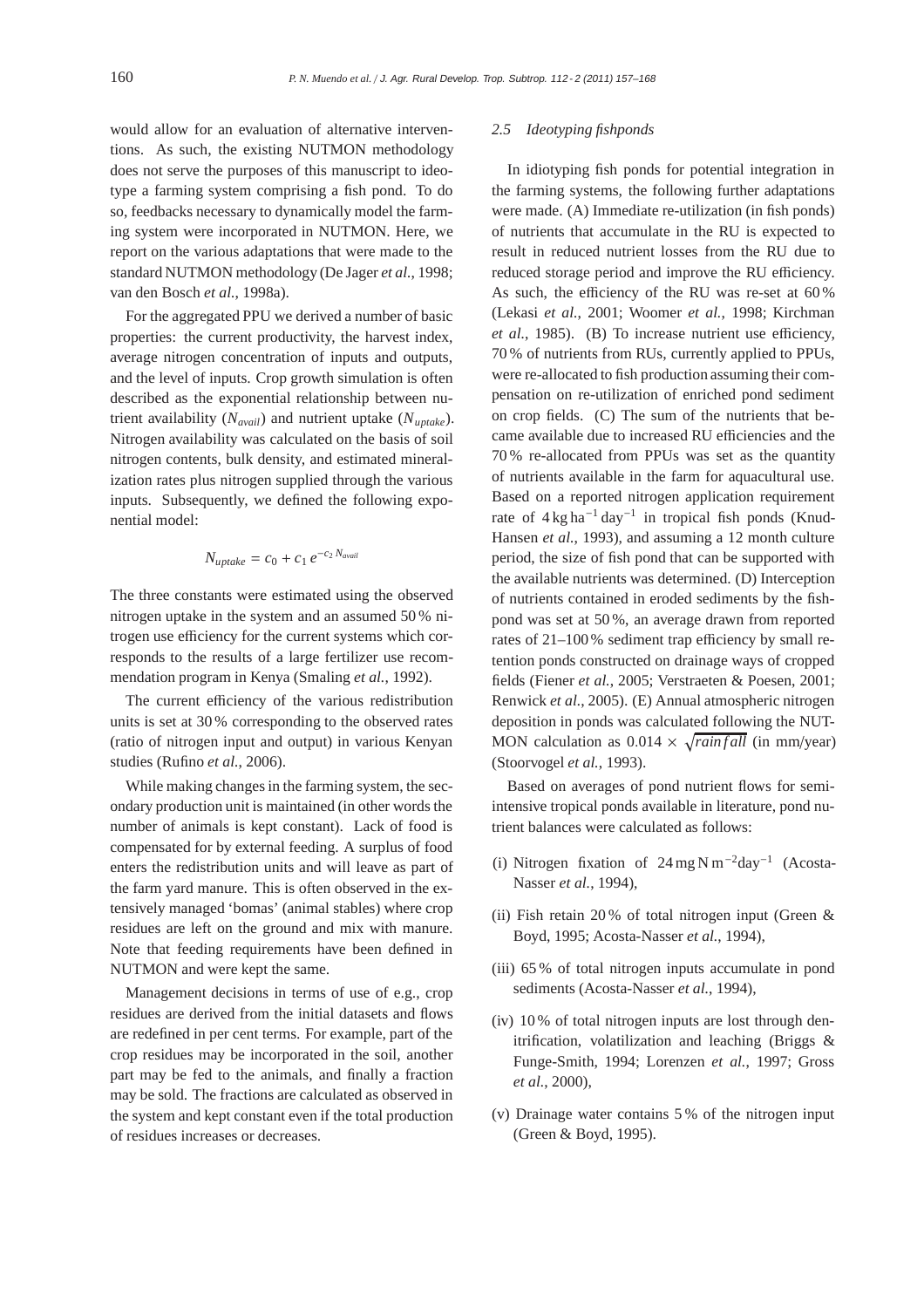|                                                                                                                                                      | AEZ <sub>1</sub> |          |                |                | AEZ <sub>2</sub> |                |                | AEZ3           |            |                |                | AEZ <sub>4</sub> |                 |                |          | AEZ <sub>5</sub> |                |                |                |                |
|------------------------------------------------------------------------------------------------------------------------------------------------------|------------------|----------|----------------|----------------|------------------|----------------|----------------|----------------|------------|----------------|----------------|------------------|-----------------|----------------|----------|------------------|----------------|----------------|----------------|----------------|
|                                                                                                                                                      |                  | PPU SPU  | RU             | <b>FP</b>      | <i>PPU</i>       | <b>SPU</b>     | RU             | FP             | <b>PPU</b> | <i>SPU</i>     | RU             | FP               | PP <sub>U</sub> | SPU            | RU       | FP               | PPU SPU RU     |                |                | <b>FP</b>      |
| Area (ha)                                                                                                                                            | 1.21             |          |                | $\Omega$       | 1.41             |                |                | $\Omega$       | 3.51       |                |                | $\Omega$         | 2.12            |                |          | $\Omega$         | 2.28           |                |                | $\Omega$       |
| Inputs                                                                                                                                               |                  |          |                |                |                  |                |                |                |            |                |                |                  |                 |                |          |                  |                |                |                |                |
| Mineral fertilizer                                                                                                                                   | 139              | $\Omega$ | $\Omega$       | $\Omega$       | 111              | $\Omega$       | $\Omega$       | $\Omega$       | 25         | $\Omega$       | $\Omega$       | $\Omega$         | 131             | $\theta$       | $\Omega$ | $\Omega$         | $\Omega$       | $\overline{0}$ | $\theta$       | $\Omega$       |
| Organic fertilizer/feed                                                                                                                              | 46               | 133      | 113            | $\theta$       | 56               | 211            | 179            | $\theta$       | 42         | 129            | 109            | $\theta$         | 65              | 162            | 138      | $\Omega$         | 66             | 168            | 184            | $\overline{0}$ |
| Atmospheric deposition                                                                                                                               | 8                | $\Omega$ | $\Omega$       | $\Omega$       | 9                | $\Omega$       | $\theta$       | $\Omega$       | 22         | $\Omega$       | $\theta$       | $\theta$         | 12              | $\Omega$       | $\Omega$ | $\Omega$         | 11             | $\Omega$       | $\Omega$       | $\Omega$       |
| Nitrogen fixation                                                                                                                                    | 6                | $\Omega$ | $\Omega$       | $\Omega$       | 7                | $\Omega$       | $\Omega$       | $\Omega$       | 18         | $\Omega$       | 0              | $\Omega$         | 11              | $\Omega$       | $\Omega$ | 0                | 12             | 0              | $\Omega$       | $\Omega$       |
| Sedimentation                                                                                                                                        | $\mathbf{0}$     | $\Omega$ | $\Omega$       | $\Omega$       | $\theta$         | $\overline{0}$ | $\theta$       | $\Omega$       | $\theta$   | $\overline{0}$ | $\overline{0}$ | $\Omega$         | $\overline{0}$  | $\overline{0}$ | $\Omega$ | $\Omega$         | $\overline{0}$ | $\overline{0}$ | $\mathbf{0}$   | $\theta$       |
| Total IN                                                                                                                                             | 199              | 133      | 113            | $\Omega$       | 183              | 211            | 179            | $\Omega$       | 107        | 129            | 109            | $\Omega$         | 219             | 162            | 138      | $\Omega$         | 89             | 168            | 184            | $\Omega$       |
| <i><u><b>Outputs</b></u></i>                                                                                                                         |                  |          |                |                |                  |                |                |                |            |                |                |                  |                 |                |          |                  |                |                |                |                |
| Crop/animal products                                                                                                                                 | 58               | 13       | $\Omega$       | $\Omega$       | 19               | 21             | $\theta$       | $\Omega$       | 57         | 13             | $\Omega$       | $\theta$         | 56              | 16             | $\Omega$ | $\Omega$         | 66             | 17             | $\theta$       | $\Omega$       |
| Crop residues                                                                                                                                        | 145              | 113      | 34             | $\theta$       | 44               | 179            | 54             | $\overline{0}$ | 73         | 109            | 33             | $\overline{0}$   | 127             | 138            | 41       | $\Omega$         | 10             | 142            | 55             | $\theta$       |
| Leaching                                                                                                                                             | 85               | $\Omega$ | 79             | $\Omega$       | 67               | $\Omega$       | 126            | $\Omega$       | 112        | $\Omega$       | 77             | $\Omega$         | 74              | $\Omega$       | 96       | $\Omega$         | 41             | $\Omega$       | 129            | $\Omega$       |
| Denitrification                                                                                                                                      | 32               | $\theta$ |                | $\Omega$       | 35               | $\overline{0}$ |                | $\Omega$       | 62         | $\mathbf{0}$   |                | $\Omega$         | 31              | $\mathbf{0}$   |          | $\Omega$         | 4              | $\overline{0}$ |                | $\Omega$       |
| Erosion                                                                                                                                              | 13               | $\Omega$ | $\overline{0}$ | $\Omega$       | 182              | $\Omega$       | $\mathbf{0}$   | $\Omega$       | 154        | $\Omega$       | $\overline{0}$ | $\Omega$         | 18              | $\overline{0}$ | $\Omega$ | $\Omega$         | 134            | $\overline{0}$ | $\Omega$       | $\Omega$       |
| Total OUT                                                                                                                                            | 333              | 126      | 113            | $\Omega$       | 346              | 200            | 179            | $\Omega$       | 458        | 122            | 109            | $\Omega$         | 306             | 154            | 138      | $\Omega$         | 255            | 159            | 184            | $\Omega$       |
| Net balance                                                                                                                                          | $-134$           | 7        | $\theta$       | $\overline{0}$ | $-163$           | 11             | $\overline{0}$ | $\mathbf{0}$   | $-351$     | 6              | $\overline{0}$ | $\overline{0}$   | $-87$           | 8              | $\Omega$ | $\Omega$         | $-166$         | 8              | $\overline{0}$ | $\overline{0}$ |
| Depletion rate (kg/ha/year)                                                                                                                          |                  | 111      |                |                |                  | 116            |                |                |            | 100            |                |                  |                 | 41             |          |                  |                | 73             |                |                |
| $AEZ = agro-ecological zone$ , $PPU = primary production unit$ , $SPU = secondary production unit$ , $RU = Redistribution unit$ and $FP = fish$ pond |                  |          |                |                |                  |                |                |                |            |                |                |                  |                 |                |          |                  |                |                |                |                |

**Table 3:** *Nutrient balance in current farming systems in Embu district, Kenya*

#### *2.6 E*ff*ects of fish pond integration*

With the integration of the fish pond, the farming system is now described by the PPU, SPU, RU, and Fish Pond (FP). It should be noted that NUTMON fishponds are often considered as redistribution units (Phong *et al.*, 2011). Given the specific focus of the fishponds in the manuscript, they were examined separately. Nutrient balances of the ideotyped IAA-systems were calculated considering the various inputs and out puts (Table 2), assuming that incorporation of pond sediment nutrients in PPUs (IN 5) is 100% and that the incorporation of nutrients contained in drainage water from ponds (for irrigation purposes) is 50% and is included in the PPU balance (combined with pond sediment) as IN 5 (sedimentation).

Nutrient depletion rates and overall food production in the ideotyped IAA-systems were compared with those in the existing farming systems and the differences were evaluated and quantified.

# **3 Results**

#### *3.1 Nutrient balances of existing farming systems*

In the nutrient balances of existing farming systems, the major nutrient inputs to the PPUs are mineral and organic fertilizers, while crop products, crop residues, leaching and erosion are all major nutrient outputs (Table 3). There was a high variation in nutrition balances between farms.

The sources of the organic fertilizer input to the PPUs include the RUs and household wastes (organic fertilize input – RU crop residue output). The majority of the crop residues from the PPU are recycled as organic feeds to the SPUs and the remainder is incorporated into the fields or sold (as observed in the NUTMON flows). Organic feeds (crop residues from PPUs + external supplemental feeding) are the main input to the SPU. Of the total SPU inputs, 10 % is contained in harvested animal products and 85 % is excreted as manure. All excreted manure is stored in the RUs (main RU input) where 70 % of the nutrients are lost to leaching and denitrification and the remaining 30 % is recycled in the PPUs. At all zones, total nutrient outputs from the PPUs are higher than total inputs resulting in nutrient depletion rates ranging from 40 to 116 kg N/ha/year. Overall food production in the farms (crop products in PPU + in SPU) range from 40–83 kg N/farm/year.

## *3.2 Nutrient balances of the ideotyped IAA-systems*

With the estimated reduction in N losses in RUs and the decrease of organic inputs in PPUs (section 2.5), 56 to 94 kg nitrogen per year became available for pond use. These quantities were sufficient to support ponds ranging between 400 and  $700 \text{ m}^2$  in size (Table 4).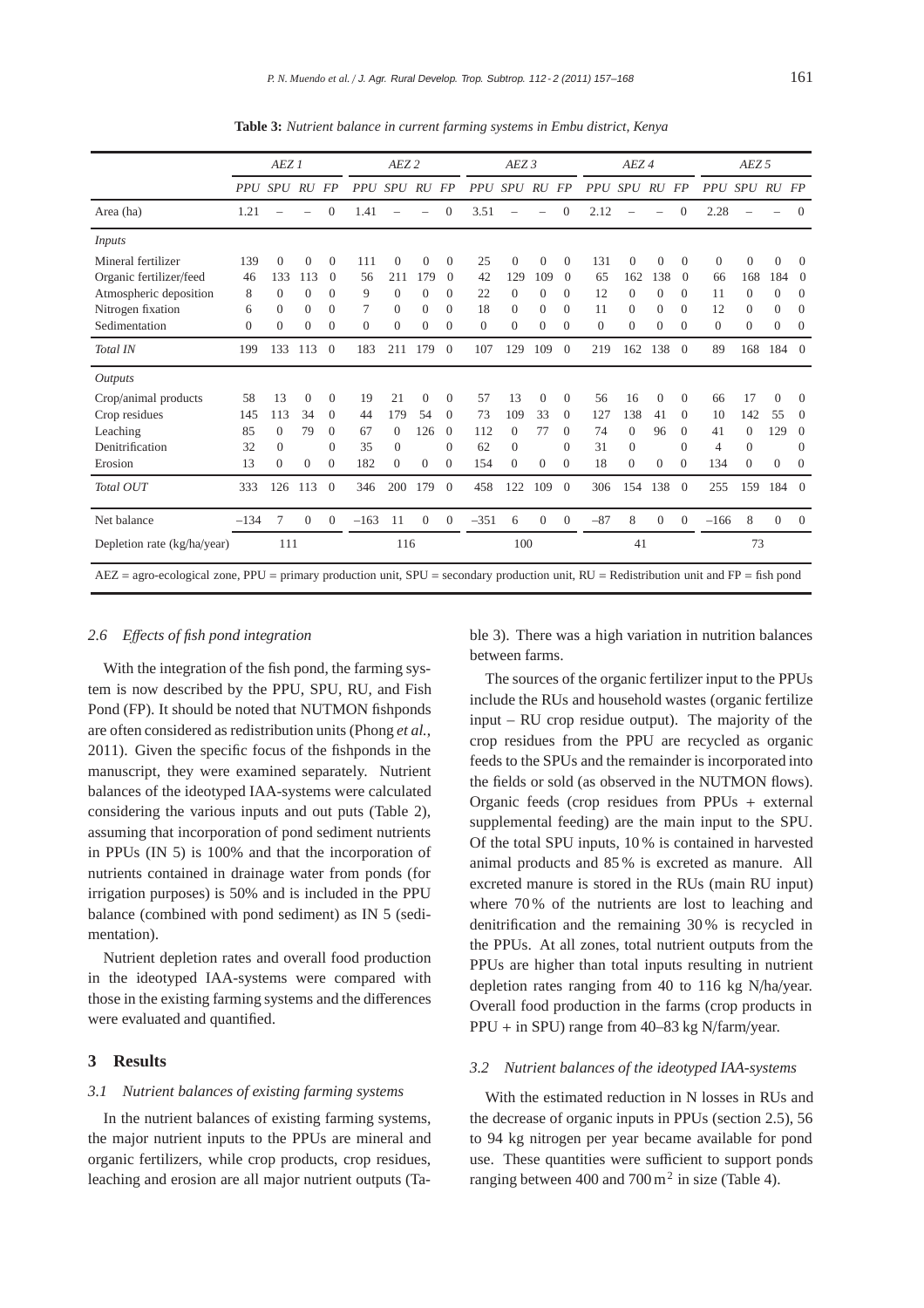|                                    | <i>AEZ 1</i> | $A$ <i>F.Z.</i> 2 | $A$ <i>FZ</i> 3 | $A$ <i>F.Z.</i> 4 | $A$ <i>FZ</i> 5 |
|------------------------------------|--------------|-------------------|-----------------|-------------------|-----------------|
| N available for use in pond $(kg)$ |              |                   |                 |                   |                 |
| From increased RU efficiency       | 34           | 54                | 33              | 41                | 55              |
| Re-allocated from PPU inputs       | 24           | 38                | 23              | 29                | 39              |
| <b>Total</b>                       | 58           | 92                | 56              | 70                | 94              |
| Possible pond size $(m^2)$         |              | 600               | 400             | 500               | 700             |

**Table 4:** *Ideotyped aquaculture units (fish pond) for integration in existing farming systems*

IAA-systems were not ideotyped for the farming system in AEZ 1 due to unavailability of information on nutrient utilization efficiencies in ponds at low temperatures (Table 1). The major pond nutrient inputs are organic fertilizer (manure from RU) and sediments (intercepted erosion). Compared to the existing farming systems (Table 3), nutrient depletion rates were lower, ranging between 30 and 89 kg N/ha/year in AEZ 2– 5, and overall food production (products in PPU, SPU, and FP) was higher, ranging between 81 and 129 kg N/farm/year (Table 5).

## *3.3 E*ff*ects of fish ponds integration*

Because a part of the land is converted into fish ponds, the PPU area in the ideotyped IAA-systems is 1–4 % smaller than in the original farms. On the other hand, the nutrient inflow to the PPU is 11–69% higher in ideotyped IAA-systems due to additional input from pond sediments. Based on increased nutrient inputs, crop production in the PPU is 2–26 % higher in ideotyped IAAsystems than in the existing farming systems despite the reduction in PPU land area. Increased crop production plus new fish yields raise the overall food production in ideotyped IAA-systems by 22 to 70 % (Table 6). Mainly due to an increase in total PPU inputs, ideotyped IAAsystems nutrient depletion rates were 23–35% lower than in existing farming systems (Table 6).

# **4 Discussion**

The results have demonstrated that development of IAA-systems in African farming would improve nutrient use efficiencies and enable increased food production while reducing soil fertility losses (Table 5 and 6). These positive impacts are achieved because of the possibility of the aquaculture component to (i) utilize available farm residues (e.g., a variety of animal manures, crop residues, and household residues) as fish pond nutrient inputs, (ii) trap and retain nutrients in pond sediments and (iii) operate year round.

As a fish feed, terrestrial vegetation results in negligible fish growth due to its low palatability and digestibility (Castanares *et al.*, 1992). However, application of composted green manures resulted in net fish yields of up to 3 tons ha−<sup>1</sup> year−<sup>1</sup> (Veverica *et al.*, 1990; Rurangwa *et al.*, 1990; Chikafumbwa *et al.*, 1993). A variety of animal manures such as chicken litter, cow dung, buffalo and pig manures have been used successfully to provide nutrients to tropical and sub-tropical ponds (Hopkins & Cruz, 1982; Green *et al.*, 1989) and 6–10 tons ha−<sup>1</sup> year−<sup>1</sup> were produced (Wohlfarth & Schroeder, 1979; Schroeder, 1980; Schroeder *et al.*, 1990; Knud-Hansen *et al.*, 1993). Fish production in manure driven ponds is primarily phytoplankton based (Colman & Edwards, 1987; Knud-Hansen *et al.*, 1993). Manures decompose slowly releasing inorganic nutrients which stimulate algal production. Since on-land composting results in a net loss of carbon and nitrogen through leaching (Lin *et al.*, 1997), farmers (in e.g., Rwanda) have developed in-pond composting methods. Grass, kitchen waste and animal manure are added to enclosures built within the ponds where the decomposing wastes are regularly stirred to release nutrients (Veverica *et al.*, 1990). Although on-farm residues are high in carbon and consume large amounts of dissolved oxygen during decomposition (Lin *et al.*, 1997), careful management of application rates will alleviate this constraint (Veverica *et al.*, 1990). Besides tropical fish species such as Tilapia sp. tolerate large dial dissolved oxygen fluctuations (Popma & Lovshin, 1995)

The ability of aquaculture ponds to trap and retain nutrients in sediments has been demonstrated in numerous studies. On average, 20–30% of the total nitrogen input to aquaculture ponds is retained in fish (Avnimelech & Lacher, 1979; Boyd, 1985; Krom *et al.*, 1985; Porter *et al.*, 1987; Green & Boyd, 1995) and up to 80 % is retained in the pond sediment (Avnimelech & Lacher, 1979; Schroeder, 1987; Myint *et al.*, 1990; Acosta-Nasser *et al.*, 1994; Briggs & Funge-Smith, 1994; Olah *et al.*, 1994). Besides the retention of a large proportion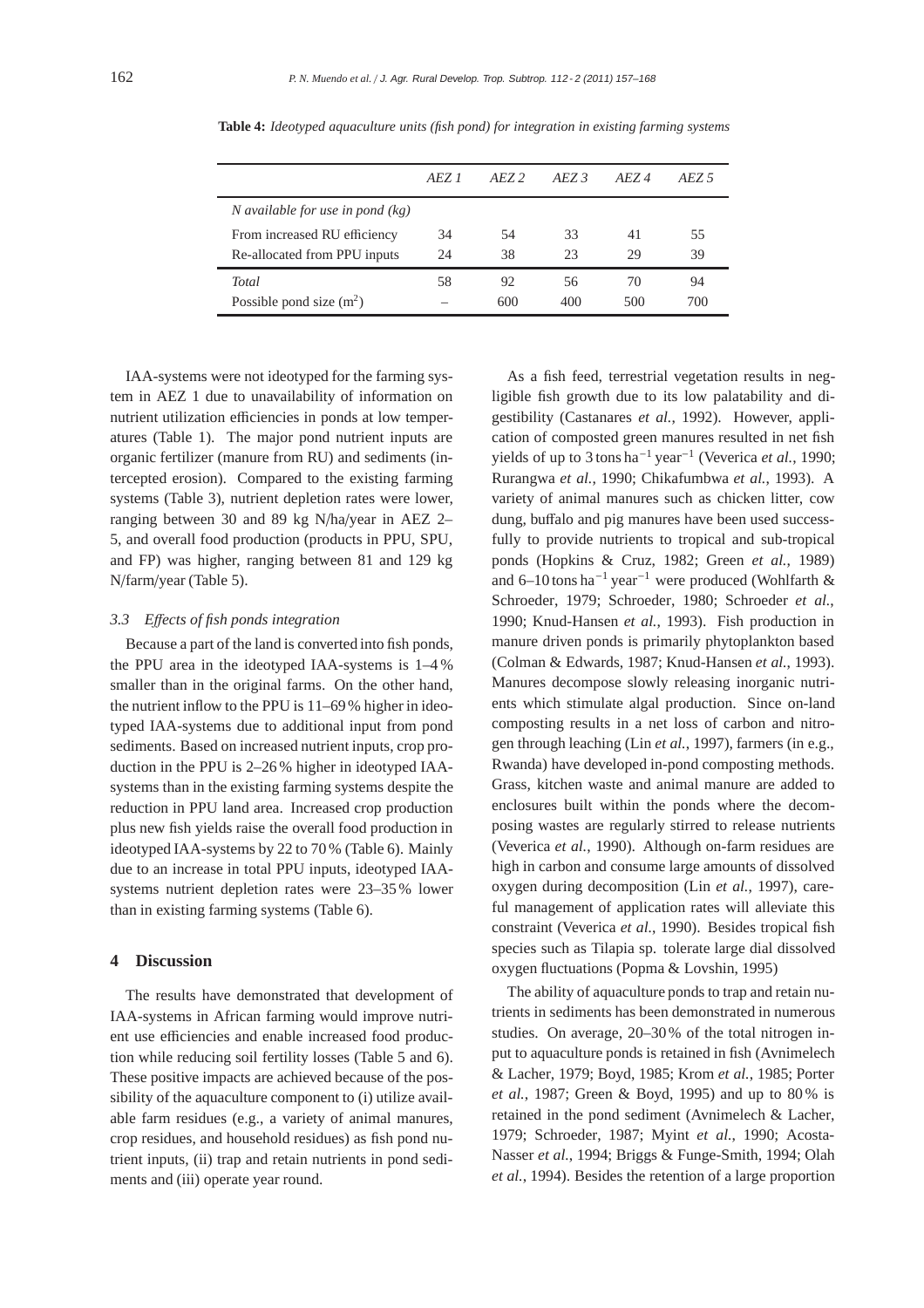|                                                                                                                                            | AEZ <sub>2</sub> |                |                |              | $AEZ$ 3    |                |                |                |            | AEZ <sub>4</sub> |                |                | AEZ <sub>5</sub> |                |                |                |  |
|--------------------------------------------------------------------------------------------------------------------------------------------|------------------|----------------|----------------|--------------|------------|----------------|----------------|----------------|------------|------------------|----------------|----------------|------------------|----------------|----------------|----------------|--|
|                                                                                                                                            | <b>PPU</b>       | <b>SPU</b>     | <b>RU</b>      | <b>FP</b>    | <b>PPU</b> | <b>SPU</b>     | RU             | <b>FP</b>      | <b>PPU</b> | <b>SPU</b>       | RU             | <b>FP</b>      | <b>PPU</b>       | SPU            | RU             | <b>FP</b>      |  |
| Area (ha)                                                                                                                                  | 1.35             |                |                | 0.06         | 3.47       |                |                | 0.04           | 2.07       |                  |                | 0.05           | 2.21             |                |                | 0.07           |  |
| Inputs                                                                                                                                     |                  |                |                |              |            |                |                |                |            |                  |                |                |                  |                |                |                |  |
| Mineral fertilizer                                                                                                                         | 111              | $\overline{0}$ | $\overline{0}$ | $\theta$     | 25         | $\mathbf{0}$   | $\overline{0}$ | $\overline{0}$ | 131        | $\overline{0}$   | $\overline{0}$ | $\mathbf{0}$   | $\mathbf{0}$     | $\overline{0}$ | $\overline{0}$ | $\overline{0}$ |  |
| Organic fertilizer/feed                                                                                                                    | 18               | 211            | 179            | 91           | 20         | 129            | 109            | 56             | 37         | 162              | 138            | 70             | 27               | 168            | 185            | 94             |  |
| Atmospheric deposition                                                                                                                     | 8                | $\Omega$       | $\Omega$       | 0.4          | 22         | $\Omega$       | $\Omega$       | 0.2            | 12         | $\Omega$         | $\Omega$       | 0.3            | 11               | $\Omega$       | $\mathbf{0}$   | 0.3            |  |
| Nitrogen fixation                                                                                                                          | 7                | $\Omega$       | $\overline{0}$ | 0.2          | 18         | $\Omega$       | $\Omega$       | 0.1            | 11         | $\Omega$         | $\mathbf{0}$   | 0.2            | 12               | $\theta$       | $\overline{0}$ | 0.2            |  |
| Sedimentation + irrigation                                                                                                                 | 121              | $\overline{0}$ | $\overline{0}$ | 87           | 89         | $\overline{0}$ | $\mathbf{0}$   | 76             | 54         | $\overline{0}$   | $\overline{0}$ | 9              | 108              | $\mathbf{0}$   | $\theta$       | 65             |  |
| Total IN                                                                                                                                   | 265              | 211            | 179            | 179          | 173        | 129            | 109            | 132            | 244        | 162              | 138            | 79             | 158              | 168            | 185            | 160            |  |
| <b>Outputs</b>                                                                                                                             |                  |                |                |              |            |                |                |                |            |                  |                |                |                  |                |                |                |  |
| Crop/animal products                                                                                                                       | 24               | 21             | $\overline{0}$ | 36           | 64         | 13             | $\overline{0}$ | 26             | 57         | 16               | $\mathbf{0}$   | 16             | 80               | 17             | $\overline{0}$ | 32             |  |
| Crop residues                                                                                                                              | 56               | 179            | 108            | $\Omega$     | 82         | 109            | 66             | $\Omega$       | 128        | 138              | 83             | $\Omega$       | 12               | 143            | 111            | $\Omega$       |  |
| Leaching/pond drainage                                                                                                                     | 73               | $\theta$       | 72             | 9            | 118        | $\theta$       | 44             | 7              | 75         | $\mathbf{0}$     | 55             | $\overline{4}$ | 51               | $\overline{0}$ | 74             | 8              |  |
| Denitrification                                                                                                                            | 38               | $\overline{0}$ | $\mathbf{0}$   | 18           | 65         | $\theta$       | $\Omega$       | 13             | 31         | $\overline{0}$   | $\mathbf{0}$   | 8              | 5                | $\theta$       | $\theta$       | 16             |  |
| Erosion/pond sediment                                                                                                                      | 174              | $\overline{0}$ | $\overline{0}$ | 116          | 152        | $\overline{0}$ | $\mathbf{0}$   | 86             | 18         | $\overline{0}$   | $\overline{0}$ | 52             | 131              | $\mathbf{0}$   | $\overline{0}$ | 104            |  |
| Total OUT                                                                                                                                  | 366              | 200            | 179            | 179          | 481        | 122            | 109            | 132            | 309        | 154              | 138            | 79             | 278              | 160            | 185            | 160            |  |
| Net balance                                                                                                                                | $-101$           | 11             | $\overline{0}$ | $\mathbf{0}$ | $-308$     | 6              | $\overline{0}$ | $\theta$       | $-65$      | 8                | $\overline{0}$ | $\theta$       | $-120$           | 8              | $\theta$       | $\overline{0}$ |  |
| Depletion rate (kg/ha/year)                                                                                                                | 75               |                |                |              | 89         |                |                |                | 31         |                  |                | 54             |                  |                |                |                |  |
| $AEZ = agro-ecological zone$ , PPU = primary production unit, SPU = secondary production unit, RU = Redistribution unit and FP = fish pond |                  |                |                |              |            |                |                |                |            |                  |                |                |                  |                |                |                |  |

**Table 5:** *Nutrient balance in current farming systems in Embu district, Kenya*

**Table 6:** *A summary of the main di*ff*erences in the nutrient balances of the existing farming systems (Table 3) and of the ideoyped IAA systems (Table 5) for Embu district, Kenya*

|                         | AEZ <sub>2</sub> |      |                       |      | AEZ 3 |                       |      | AEZ 4 |                       | AEZ 5 |      |                       |  |
|-------------------------|------------------|------|-----------------------|------|-------|-----------------------|------|-------|-----------------------|-------|------|-----------------------|--|
|                         |                  |      | Existing IAA % change |      |       | Existing IAA % change |      |       | Existing IAA % change |       |      | Existing IAA % change |  |
| PPU area (ha)           | 1.41             | 1.35 | $-4$                  | 3.51 | 3.47  | $-1$                  | 2.12 | 2.07  | $-2$                  | 2.28  | 2.21 | $-3$                  |  |
| Total PPU input (kg)    | 183              | 265  | 45                    | 107  | 173   | 62                    | 219  | 244   | 11                    | 89    | 158  | 69                    |  |
| PPU crop products       | 19               | 24   | 26                    | 57   | 64    | 12                    | 56   | 57    | 2                     | 66    | 80   | 21                    |  |
| Depletion rate (PPU)    | 116              | 75   | $-35$                 | 100  | 89    | $-23$                 | 41   | 31    | $-23$                 | 73    | 54   | $-25$                 |  |
| Overall food production | 40               | 81   | 22                    | 70   | 103   | 58                    | 72   | 89    | 30                    | 83    | 129  | 70                    |  |

of nitrogen inputs in aquaculture ponds, small retention ponds constructed on spillways in hilly areas could trap 21–100% of soil eroded from fields in the upper slopes (Fiener *et al.*, 2005; Verstraeten & Poesen, 2001; Renwick *et al.*, 2005).

Fish ponds need to be operational year-round to allow instant utilization of farm residues and to minimise nutrient losses during storage in the RUs. The tropical conditions in sub-Saharan Africa favour year-round pond aquaculture. However, in high altitude areas, temperature becomes sub optimal. Nile tilapia, the commonly cultured species in Africa, grows best at 25–28 °C and stops growing below 20 °C (Popma & Lovshin, 1995). In areas where temperatures drop below  $20^{\circ}$ C, more cold tolerant species should be stocked. Various carp species thrive well at 17–37 °C (Coutant, 1977; Jhingran, 1982). When temperatures drop below 17 °C for extended periods of the year, trout which grows best in 12–18 °C waters could be farmed (Shelton, 1994). Thus, considering the temperature regimes in the various agroecological zones (Table 1) suitable culture species are: tilapia in AEZ 3–5, carp in AEZ 2 (but also possible in AEZ 3–5) and trout in AEZ 1.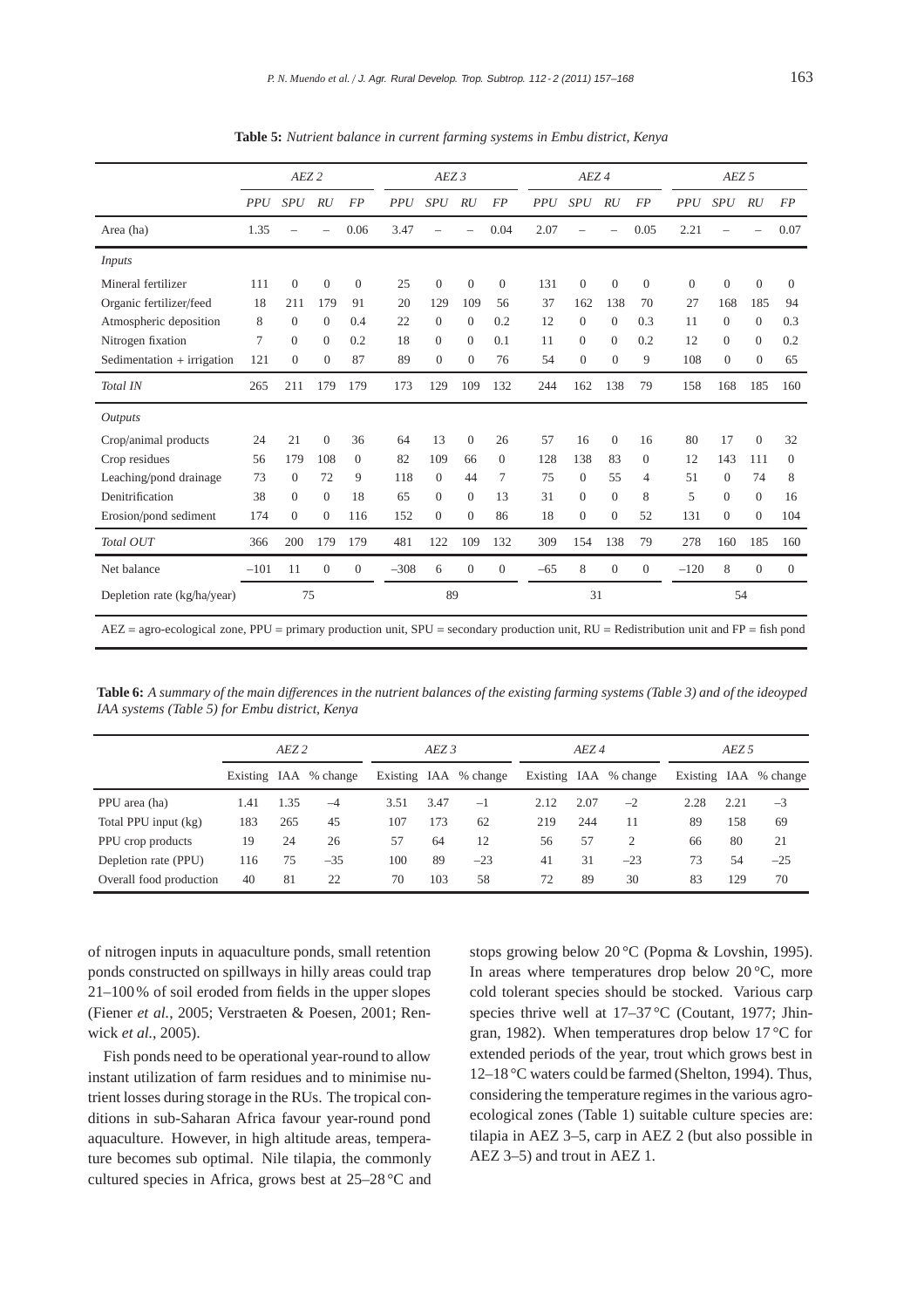Nutrient pond budget studies from low temperature areas comparable to AEZ 1 are not available. Available data on nutrient dynamics in tropical ponds is mainly based on fish culture within a temperature range of 20– 40 °C. However, reported pond nutrient balances for carps under semi-intensive conditions in a temperate climate (Olah & Pekar, 1992) are within the same range. Therefore, the same balances were used to ideotype IAA systems in AEZ 2 – AEZ 5. Because of the lack of data, IAA-systems were not ideotyped for AEZ 1.

High water quality is essential to produce trout in ponds. The water should be below 18 °C, clear, dissolved oxygen levels should be  $5-12$  mg l<sup>-1</sup> and pH levels 6.5–8.5 (Shelton, 1994). Grown purely on natural foods, trout yield are  $100-150$  kg ha<sup>-1</sup> year<sup>-1</sup> and yields of 1000–2000 kg ha<sup>-1</sup> year<sup>-1</sup> are achievable with feeding (Marriage *et al.*, 1971), which increases production costs by 60% (Sloene, 1994). Such characteristics make trout farming unsuitable for small-scale IAA-systems since organic wastes, but not formulate feeds, are the available nutrient inputs. Due to high respiratory demand of bacterial degradation of organic wastes, night and dawn oxygen levels below 5 mg l−<sup>1</sup> are common in organically fertilized ponds (Popma & Lovshin, 1995), and pond waters are turbid, mainly due to high plankton concentrations. In addition, trout farming in small-scale ponds may not be economically feasible.

Carps and tilapia are omnivores (Jhingran, 1982; Popma & Lovshin, 1995), growing well in organic wastes driven ponds (Nandeesha, 1982). They are tolerant to high fluctuations in water quality, capable of tolerating low oxygen levels (Huet, 1972; Popma & Lovshin, 1995) and production of 3000–8000 kg ha<sup> $-1$ </sup> year<sup>-1</sup> were achieved in organically fertilized ponds (Popma & Lovshin, 1995; Pekar & Olah, 1991). These characteristics make them suitable culture species for small-scale IAA-systems where on-farm residues are the available pond nutrient sources.

Therefore, based on available literature, as demonstrated in the foregoing discussion, the required characteristics of the aquaculture component are possible in most of the agro-ecological zones. An important factor for successful integration of the various components of the IAA-systems is the utility of pond sediment to fertilize crops. Studies in Thailand, The Philippines and Japan showed that incorporating pond sediments in degraded rice fields increased productivity for several years (Mochizuki *et al.*, 2006). The pond sediments are commonly used to sustain rice productivity (Conklin, 1980; Furukawa, 1997) or to improve the chemical

and physical properties of soils (Iwata *et al.*, 1973; Matsushima, 1980).

In conclusion, this explorative study shows that from a bio-physical point of view, the development of IAAsystems in Africa is technically possible and would results in improved soil fertility management and increased total farm production. In a further step, economic feasibility and on-farm conditions (e.g., availability of water, and soil characteristics) should be considered. A pilot study, monitoring IAA-system nutrient budgets, while recording economic feasibility and impacts on the livelihood of farming household, is recommended as the next step towards the development of IAA-systems in Africa.

# **Acknowledgements**

The study was undertaken with the financial support of the North-South Inter-disciplinary Research and Education Fund (INREF Project) of Wageningen University, The Netherlands. The NUTMON data were collected as part of the VARINUTS project financed by the European Union, DG XII, INCO II.

## **References**

- Acosta-Nasser, M. V., Morell, J. M. & Corredor, J. E. (1994). The nitrogen budget of a tropical semiintensive freshwater fish culture pond. *Journal of the World Aquaculture Society*, 25, 261–269.
- Avnimelech, Y. & Lacher, M. (1979). A tentative nutrient budget for intensive fish ponds. *Bamidgeh, the Israeli journal of aquaculture*, 31, 3–8.
- Baijukya, F. P. & Steenhuijsen Piters, B. (1998). Nutrient balances and their consequences in the bananabased land use systems of Bukoba district, northwest Tanzania. *Agriculture, Ecosystems and Environment*, 71, 147–158.
- van den Bosch, H. D., De Jager, A. & Vlaming, J. (1998a). Monitoring nutrient flows and economic performance in African farming systems (NUTMON): II. Tool development. *Agriculture, Ecosystems and Environment*, 71, 49–62.
- van den Bosch, H. D., Gitari, J. N., Ogaro, V. N., Maobe, S. & Vlaming, J. (1998b). Monitoring nutrient flows and economic performance in African farming systems (NUTMON): III. Monitoring nutrient flows and balances in three districts in Kenya. *Agriculture, Ecosystems and Environment*, 71, 63–80.
- Boyd, C. E. (1985). Chemical budgets for channel catfish ponds. *Transactions of the American Fisheries Society*, 114, 291–298.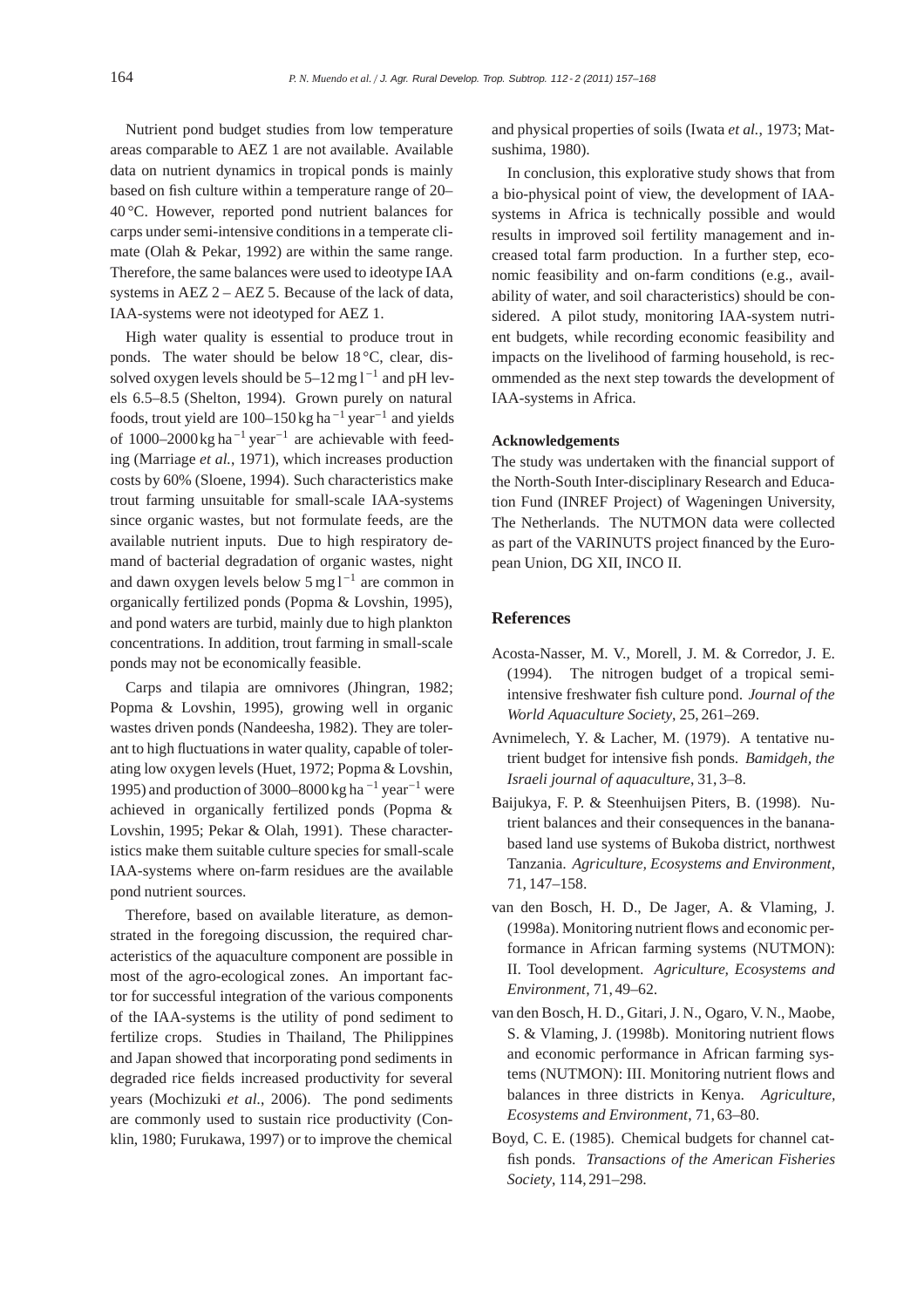- Briggs, M. R. P. & Funge-Smith, S. J. (1994). A nutrient budget of some intensive marine shrimp ponds in Thailand. *Aquaculture and Fisheries Management*, 25 (8), 789–811.
- Buresh, R. J., Sanchez, P. A. & Calhan, F. (1997). *Replenishing Soil Fertility in Africa*. SSSA Special Publication, Vol. 51, Madison, WI, USA.
- Castanares, A., McCrae, S. I. & Wood, T. M. (1992). Purification and propertiesof feruloyl/e-ccoumaroryl esterase from the fungus Penicillium Pinophilum. *Enzyme* & *Microbial Technology*, 14, 875–884.
- Chikafumbwa, F. J. K., Costa-Pierce, B. A., Jamu, D. M. & Kadongola, W. K. (1993). Investigations on the use of on-farm resources as pond inputs to culture *Tilapia rendalli* and *Oreochromis shiranus* on smallholder farms in rural Malawi. *Aquaculture*, 117, 261– 271.
- Colman, J. A. & Edwards, P. (1987). Feeding pathways and environmental constraints in waste-fed aquaculture: balance and optimization. In D. J. W. Moriarty, & R. S. V. Pullin (Eds.), *Detritus and Microbial Ecology in Aquaculture. ICLARM Conference Proceedings 14* (pp. 240–281). International Center for Living Aquatic Resources Management, Manila.
- Conklin, H. C. (1980). *Ethnographic Atlas of Ifugao*. Yale Univ. Press, New Heaven.
- Coutant, C. C. (1977). Compilation of temperature preferences data. *Journal of the Fisheries Research Board of Canada*, 34, 739–745.
- De Jager, A., Nandwa, S. M. & Okoth, P. F. (1998). Monitoring nutrient flows and economic performance in African farming systems (NUTMON): I. Concepts and methodologies. *Agriculture, Ecosystems and Environment*, 71, 37–48.
- Defoer, H., De Groote, H., Hilhorst, T., Kante, S. & Budelman, A. (1998). Increasing nutrient use efficiency in West-African agriculture: impact of microtopography on leaching from cattle and sheep manure. *Agriculture, Ecosystems and Environment*, 71, 217–230.
- Eghball, B., Power, J. F., Gilley, J. E. & Doran, J. W. (1997). Nutrient, carbon, and mass loss during composting of beef cattle feedlot manure. *Journal of Environmental Quality*, 26, 189–193.
- FAO (1995). *The state of food and agriculture*. Food and Agriculture Organization of the United Nations (FAO), Rome, Italy.
- Fiener, P., Auerswald, K. & Weigand, S. (2005). Managing erosion and water quality in agricultural watersheds by small detention ponds. *Agriculture, Ecosystems and Environment*, 110, 132–142.
- FURP (1987). Final Report: Description of first priority trial sites. Nairobi. Fertilizer Use Recommendation Project, National Agricultural Research Laboratories. Nairobi, Kenya.
- Furukawa, H. (1997). Rice terrace of Ifugao. In H. Furukawa, Y. Kaida, I. Yamada, & Y. Takaya (Eds.), *Encyclopedia of Southeast Asia* (p. 617). Center for Southeast Asian Studies, Kyoto University, Kyoto. (in Japanese).
- Green, B. W. & Boyd, C. E. (1995). Chemical budgets for organically fertilized fish ponds in the dry tropics. *Journal of the World Aquaculture Society*, 26, 284– 296.
- Green, B. W., Phelps, R. P. & Alvarenga, H. R. (1989). The effect of manures and chemical fertilizers on the production of *Oreochromis niloticus* in earthen ponds. *Aquaculture*, 76, 37–42.
- Gross, A., Boyd, C. E. & Wood, C. W. (2000). Nitrogen transformations and balance in channel catfish ponds. *Aquacultural Engineering*, 24, 1–14.
- Gruhn, P., Goletti, F. & Yudelman, M. (2000). *Integrated nutrient management, soil fertility, and sustainable agriculture: current issues and future challenges*. International Food Policy Research Institute, 2033 K Street, N.W. Washington D.C. U.S.A. 31 pp.
- Hopkins, K. D. & Cruz, E. M. (1982). The ICLARM-CLSU integrated animal-fish farming project: final report. ICLARM Technics! Reports 5. International Center for Living Aquatic Resources Management, Manila, and the Freshwater Aquaculture Center, Central Luzon State University, Nueva Ecija, Philippines. 96 pp.
- Huet, M. (1972). *Text Book of Fish Culture-Breeding and Cultivation of Fish*. Fishing News (Books), London.
- Iwata, T., Matsuura, K. & Hasegawa, T. (1973). Studies on the occurrence of "Tomehagare", a newly found physiological disease of rice and its preventive measures. III. Preventive effect of soil ameliorating materials. *Proceedings of the Crop Science Society of Japan*, 42, 468–474.
- Jhingran, V. G. (1982). *Fish and Fisheries of India*. Hindustan Publishing Corporation, Delhi, India.
- Karlsson, S. & Jeppson, K.-H. (1995). Djupströbädd i stall och mellanlager. JTI Rapport 204, Swedish Institute of Agricultural Engineering, Ultuna Uppsala, Sweden.
- Kirchman, D. L., K'Nees, E. & Hodson, R. (1985). Leucine incorporation and its potential as a measure of protein synthesis by bacteria in natural aquatic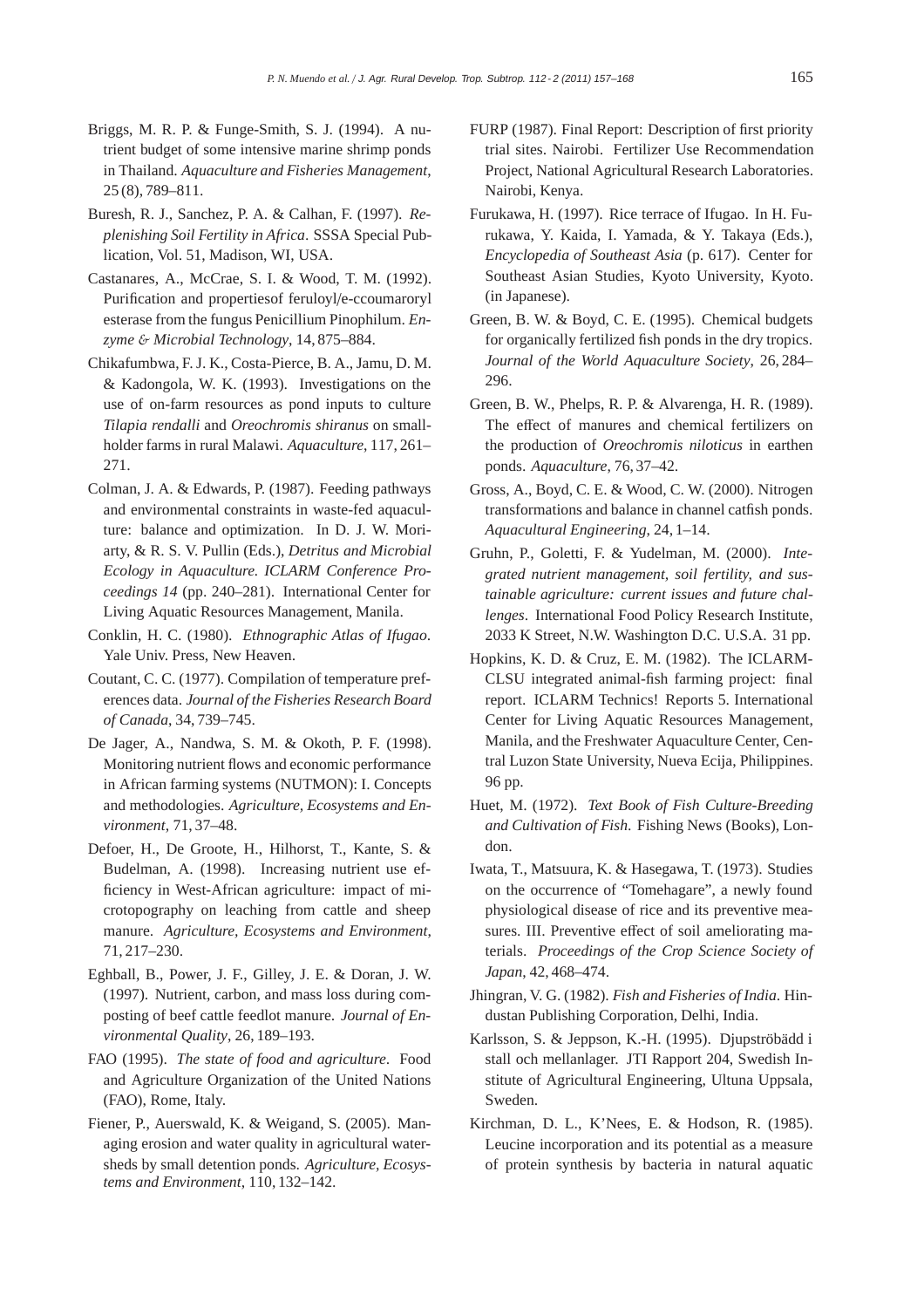systems. *Applied and Environmental Microbiology*, 49, 599–607.

- Knud-Hansen, C. F., Batterson, T. R. & McNabb, C. D. (1993). The role of chicken manure in the production of Nile tilapia *Oreochromis niloticus* (L.). *Aquaculture and Fisheries Management*, 24, 483–493.
- Krom, M. D., Porter, C. & Gordin, H. (1985). Nutrient budget of a marine fish pond in Eilat, Israel. *Aquaculture*, 51, 65–80.
- Kumwenda, J. D. T., Waddington, S. R., Snapp, S. S., Jones, R. B. & Blackie, M. J. (1996). Soil fertility management research for the maize cropping systems of small holders in southern Africa: A review. Natural Resources Group Paper 96-02. Mexico City: International Maize and Wheat Improvement Center (CIM-MYT).
- Lekasi, J. K., Tanner, J. C., Kimani, S. K. & Harris, P. J. C. (2001). Cattle manure quality in Maragua District, Central Kenya: Effect of management practices and development of simple methods of assessment. *Agriculture, Ecosystems and Environment*, 94, 289– 298.
- Lin, C. K., Teichert-Coddington, D. R., Green, B. W. & Veverica, K. L. (1997). Fertilizer regimes. In H. S. Egna, & C. E. Boyd (Eds.), *Dynamics of pond aquaculture*. CRC Press, New York, USA.
- Little, D. & Muir, J. (1987). A guide to integrated warm water aquaculture. Institute of aquaculture publications, University of Stirling, Stirling. 238 pp.
- Lorenzen, K., Struve, J. & Cowan, V. J. (1997). Impact of farming intensity and water management on nitrogen dynamics in intensive pond culture: a mathematical model applied to Thai commercial shrimp farms. *Aquaculture Research*, 28, 493–507.
- Mango, N. A. R. (2002). *Husbanding the land: Agricultural development and socio-technical change in Luoland, Kenya*. Ph.D. thesis Wageningen University, Wageningen, The Netherlands.
- Mango, N. R. (1996). *Farmers' response to the agrarian crisis in Siaya District, Kenya. An analysis of how farmers 'internalise' induced technology interventions in dairy farming*. Master's thesis Wageningen Agricultural University, The Netherlands.
- Marriage, L. D., Borell, A. E. & Scheffer, P. M. (1971). Trout Ponds for recreation. U. S. Department of Agriculture, Farmers' bulletin No. 2246.
- Martins, O. & Dewes, T. (1992). Loss of nitrogenous compounds during composting of animal wastes. *Bioresource Technology*, 42, 103–111.
- Matsushima, S. (1980). *Rice Cultivation for the Million*. Japan Scientific Societies Press, Tokyo. 276 pp.
- Mochizuki, A., Homma, K., Horie, T., Shiraiwa, T., Watatsu, E., Supapoj, N. & Thongthai, C. (2006). Increased productivity of rainfed lowland rice by incorporation of pond sediments in Northeast Thailand. *Field Crops Research*, 96, 422–427.
- Mohamed-Saleem, M. A. (1998). Nutrient balance patterns in African livestock systems. *Agriculture, Ecosystems and Environment*, 71, 241–254.
- Myint, Z. W., Chiba, K., Okamoto, K., Hino, A. & Wakabayashi, H. (1990). Nitrogen and phosphorous budget aspects of fertilized fish ponds. In R. Hirano, & I. Hanyu (Eds.), *The Second Asian Fisheries Forum* (pp. 173–176). Asian Fisheries Society, Manila, Philippines.
- Nandwa, S. M. & Bekunda, M. A. (1998). Research on nutrient flows and balances in East and Southern Africa: state-of-the-art. *Agriculture, Ecosystems and Environment*, 71, 5–18.
- Olah, J. & Pekar, F. (1992). *Nitrogen metabolism in fish-cum-livestock ecosystems*. Fisheries Research Institute, Szarvas, Hungary.
- Olah, J., Pekar, F. & Szabo, P. (1994). Nitrogen cycling and retention in fish-cum-livestock ponds. *Journal of Applied Ichthyology*, 10, 341–348.
- Pekar, F. & Olah, J. (1991). Carbon pathways, bioenergetic efficiencies and energy cost in fish-cumlivestock ecosystems. In *Proceedings, FAO*/*IPT International Workshop on Integrated Livestock-Fish Production Systems, Kuala Lumpur, Malaysia, December 16-20, 1991* (pp. 78–84). FAO/IPT.
- Petersen, S. O., Lind, A. M. & Sommer, S. G. (1998). Nitrogen and organic matter loss during storage of cattle and pig manure. *Journal of Agricultural Science*, 130, 69–79.
- Phong, L. T., Stoorvogel, J. J., Van Mensvoort, M. E. H. & Udo, H. M. J. (2011). Modeling the soil nutrient balance of integrated agriculture-aquaculture systems in the Mekong Delta, Vietnam. *Nutrient Cycling in Agro-ecosystems*, 90, 33–49.
- Popma, T. J. & Lovshin, L. L. (1995). *Worldwide prospects for commercial production of tilapia*. International Center for Aquaculture and Aquatic Environments, Auburn University, Alabama, USA.
- Porter, C., Krom, M. D., Robbins, M. D., Bricknell, M. G. & Davidson, A. (1987). Ammonia excretion and total N budget for filthead seabream (*Sparus aurata*) and its effect on water quality conditions. *Aquaculture*, 66, 287–289.
- Prein, M. (2002). Integration of aquaculture into crop-animal systems in Asia. *Agricultural systems*,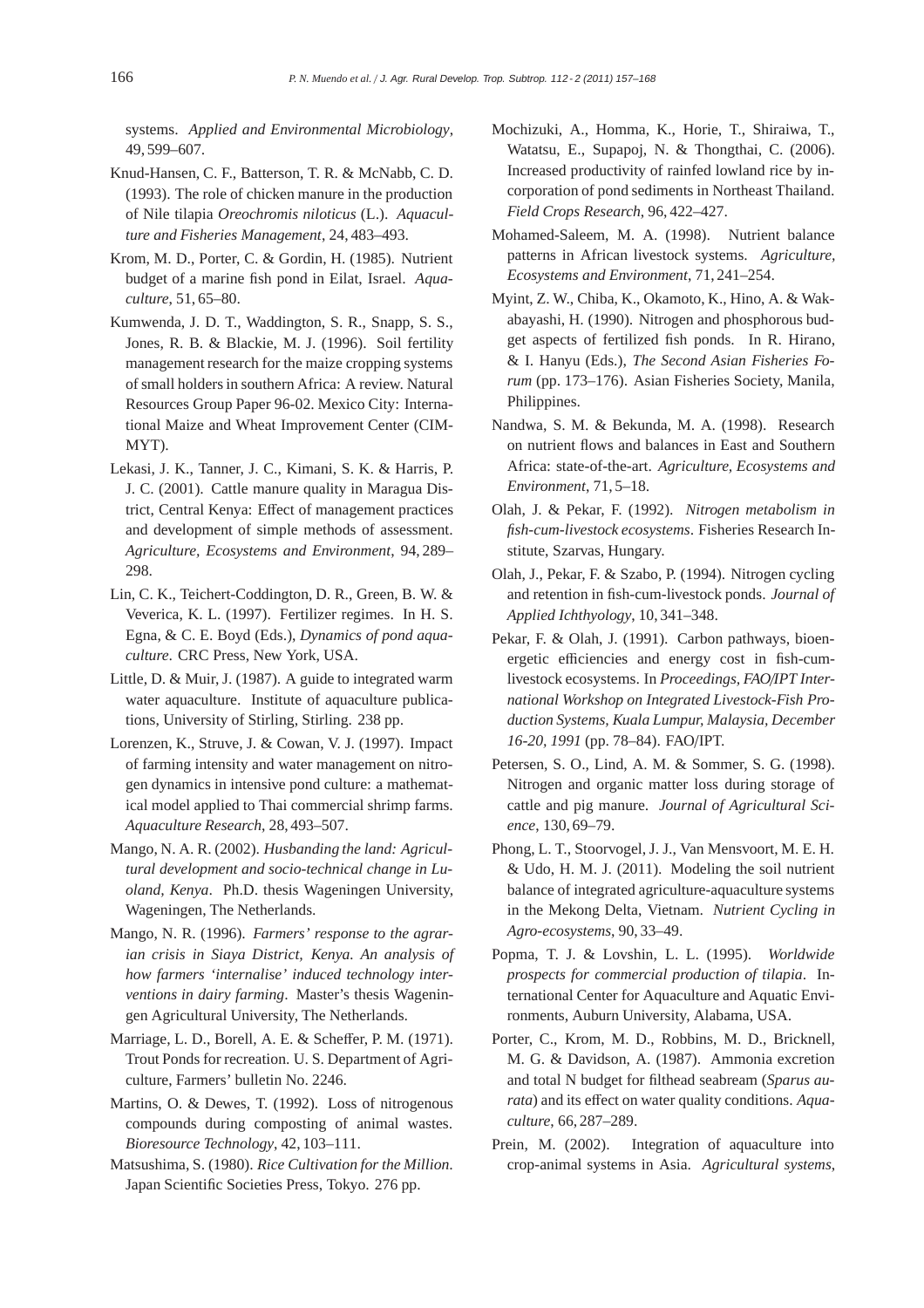71, 127–146.

- Reijntjes, C., Haverkort, B. & Waters-Bayer, A. (1992). *Farming for the future. An introduction to lowexternal input and sustainable agriculture*. MacMillan, London.
- Renwick, W. H., Smith, S. V., Bartley, J. D. & Buddemeier, R. W. (2005). The role of impoundments in the sediment budget of the conterminous United States. *Geomorphology*, 71, 99–111.
- Rufino, M. C., Rowe, E. C., Delve, R. J. & Giller, K. E. (2006). Nitrogen cycling efficiencies through resource-poor African crop–livestock systems. *Agriculture, Ecosystems and Environment*, 112, 261–282.
- Rurangwa, E., Verheust, L. & Veverica, K. (1990). Fertilizer input method influences productivity. In H. S. Egna, J. Bowman, & M. MacNamara (Eds.), *Collaborative Research Suppert Program Pond Dynamics*/*Aquaculture, Seventh Annual Administrative Report 1989*. Oregon State University, Corvalis.
- Schroeder, G. L. (1980). Fish farming in manure-loaded ponds. In R. S. V. Pullin, & Z. H. Shehadeh (Eds.), *Integrated Agriculture-Aquaculture Farming Systems* (pp. 73–86). International Center for Living Aquatic Resources Management, Manila.
- Schroeder, G. L. (1987). Carbon and nitrogen budgets in manured fish pondson Israel's coastal plain. *Aquaculture*, 62, 259–279.
- Schroeder, G. L., Wohlfarth, G., Alkon, A., Halevy, A. & Krueger, H. (1990). The dominance of algal based food webs in fish ponds receiving chemical fertilizers plus organic manures. *Aquaculture*, 86, 219–229.
- Sekhon, G. S. & Meelu, O. P. (1994). Organic matter management in relation to crop production in stressed rainfed systems. In S. M. Virmani, J. C. Katyal, H. Eswarn, & I. P. Abrol (Eds.), *Stressed ecosystems and sustainable agriculture*. New Delhi: Oxford University Press and IBH Publishing.
- Shelton, J. L. (1994). *Trout production*. University of Georgia, Cooperative Extension Service, Athens, Ga.
- Shepherd, K. D., Ohlsson, E., Okalebo, J. R. & Ndufa, J. K. (1996). Potential impact of agroforestry on soil nutrient balances at the farm scale in the east African highlands. *Fertilizer Research*, 44, 87–99.
- Shepherd, K. D., Ohlsson, E., Okalebo, J. R., Ndufa, J. K. & David, S. (1995). A static model of nutrient flow on mixed farms in the highlands of western Kenya to explore the possible impact of improved management. In J. M. Powell, S. Fernandez-Rivera, T. O. Williams, & C. Renard (Eds.), *Livestock and Sustainable Nutrient Cycling in Mixed Farming Systems of sub-Saharan Africa* (pp. 524–538). Interna-

tional Livestock Research Institute, Addis Ababa.

- Shepherd, K. D. & Soule, M. J. (1998). Soil fertility management in West Kenya: dynamic simulation of productivity, profitability and sustainability at different resource endowment levels. *Agriculture, Ecosystem and Environment*, 71, 133–147.
- Sloene, M. B. (1994). Feeding guide for rainbow trout and catfish in New Mexico. New Mexico cooperative extension service, Guide  $L - 107$ .
- Smaling, E. M. A. & Janssen, B. H. (1993). Calibration of QUEFTS, a model predicting nutrient uptake and yields from chemical soil fertility indices. *Geoderma*, 59, 21–44.
- Smaling, E. M. A., Nandwa, S. M., Prestele, H., Roetter, R. & Muchena, F. N. (1992). Yield response of maize to fertilizers and manure under different agro - ecological conditions in Kenya. *Agriculture, Ecosystems and Environment*, 41, 241–252.
- Sommer, S. G. (2001). Effect of composting on nutrient loss and nitrogen availability of cattle deep litter. *European Journal of Agronomy*, 14, 123–133.
- Stoorvogel, J. J. & Smaling, E. M. A. (1990). *Assessment of soil nutrient depletion in sub-Saharan Africa: 1983 - 2000. Report 28*. DLO Winand Staring Centre for Integrated Land, Soil andWater Research (SC-DLO), Wageningen, Netherlands.
- Stoorvogel, J. J., Smaling, E. M. A. & Jansen, B. H. (1993). Calculating soil nutrient balances at different scales. I. Supra-national scale. *Fertilizer Research*, 35, 227–235.
- Thomas, D. B. (1988). Conservation of cropland on steep slopes in Eastern Africa. In W. C. Moldenhauer, & N. W. Hudson (Eds.), *Conservation farming on steep lands* (pp. 140–150). Soil and Water Conservation Society of America, Ankey IA.
- Thomsen, I. K. (2000). C and N transformations in 15Ncross labeled solid ruminant manure during anaerobic and aerobic storage. *Bioresource Technology*, 72, 267–274.
- Verstraeten, G. & Poesen, J. (2001). The importance of sediment characteristics and trap efficiency in assessing sediment yield using retention ponds. *Physics and Chemistry of the Earth*, Part B 26, 83–87.
- Veverica, K., Rurangwa, E., Verheust, L., Popma, T., Seim, W. & Tubb, R. (1990). Tilapia production in Rwandan ponds is influenced by composting methods. In H. S. Egna, J. Bowman, & M. MacNamara (Eds.), *Seventh Annual Administrative Report* (p. 24). Pond Dynamics/Aquaculture CRSP, Oregon State University, Corvalis.